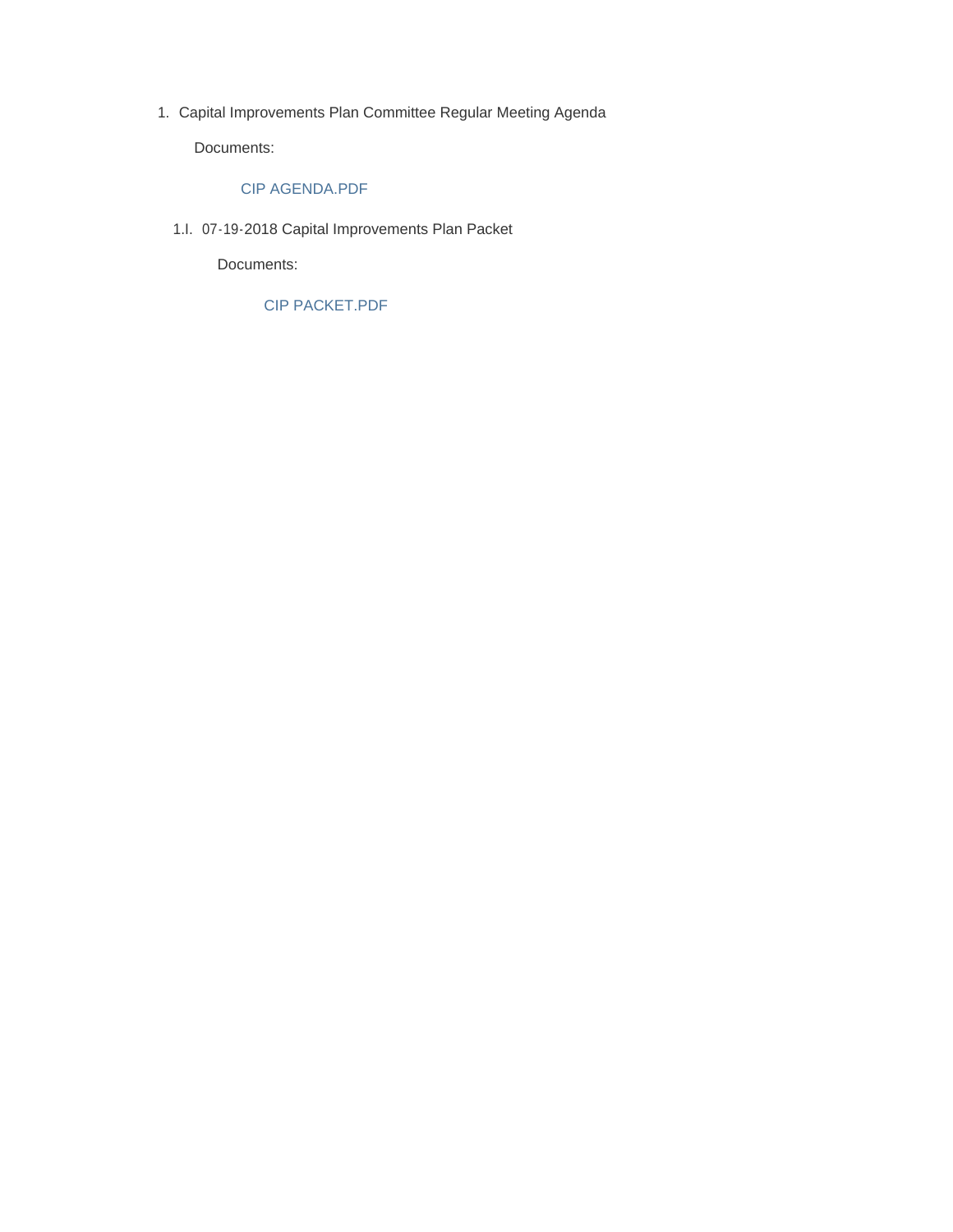**Meeting Agenda** 



**Capital Improvements Plan (CIP) Committee** 

**Oak Point City Hall** 100 Naylor Road Oak Point, Texas 75068

Thursday, July 19, 2018 -- 6:00 P.M.

1. Call to order.

#### $2.$ Review, discuss and provide direction on project rankings and prioritization.

3. Discuss future meeting dates and topics.

### 4. Adjourn.

The Committee may vote and/or act upon each of the items listed in this Agenda. Except for items in the Agenda designated as public hearing or otherwise designated for public input, there will be no public input during the course of this meeting without express authorization from the presiding officer. If during the course of the Committee meeting, any discussion of any item on the agenda should be held in a closed meeting, the Committee will conduct a closed meeting in accordance with the Texas Open Meetings Act, Texas Government Code, Chapter 551, Subchapters  $(d)$  and  $(e)$ .

This facility is wheelchair accessible and accessible parking spaces are available. Requests for accommodations or interpretive services must be made 48 hours prior to the meeting. Please contact City Hall at (972) 294-2312 or FAX (972) 294-1619 for further information.

#### **CERTIFICATION:**

I do hereby certify that this Notice of public meeting was **posted** on the outside bulletin board at the Oak Point City Hall, a place convenient and readily accessible to the general public at all times, and said Notice w

nubackes

Amy Bockes, Cty Secretary

Amy Bockes, City Secretary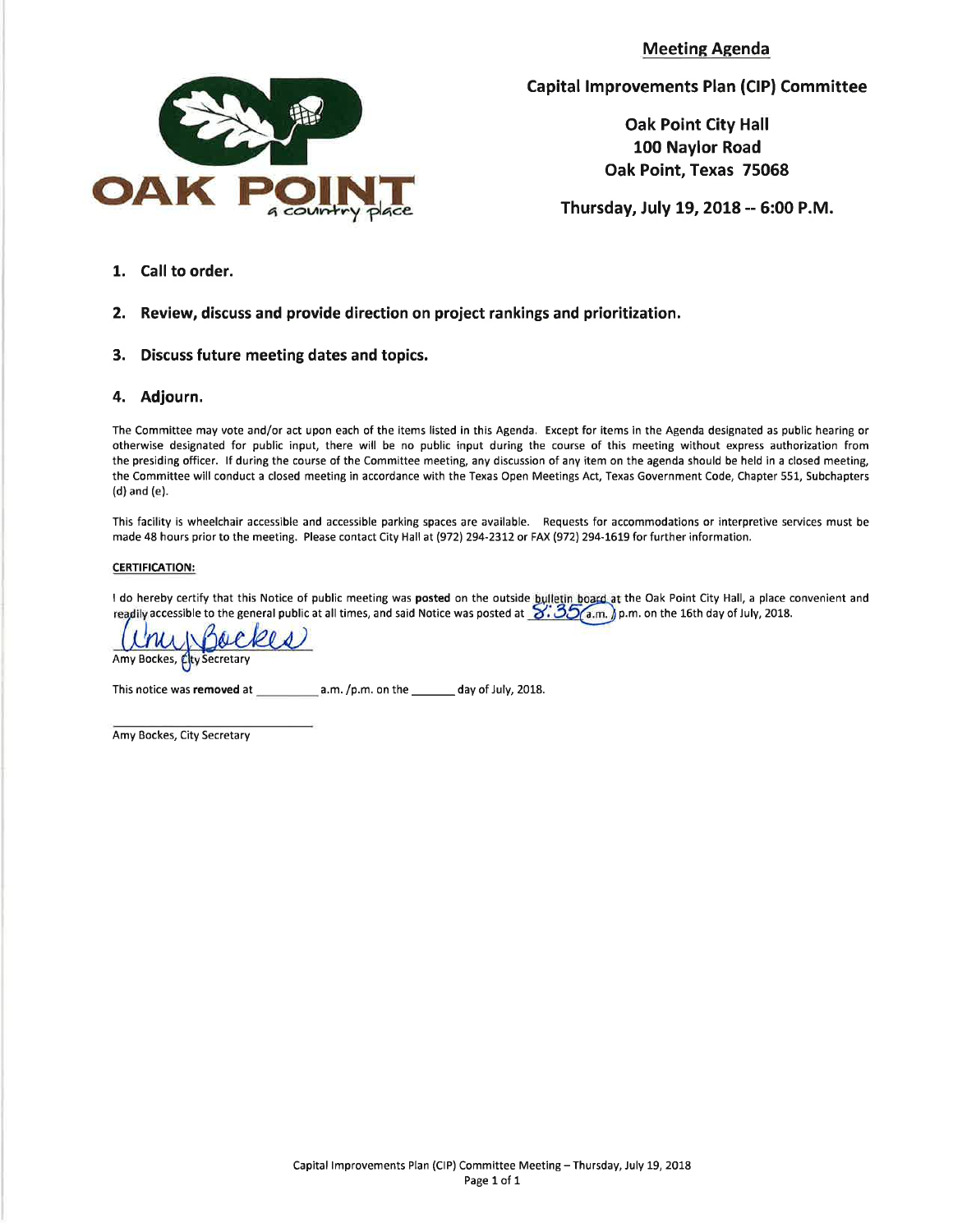**Meeting Agenda**



**Capital Improvements Plan (CIP) Committee**

**Oak Point City Hall 100 Naylor Road Oak Point, Texas 75068**

**Thursday, July 19, 2018 -- 6:00 P.M.**

**1. Call to order.**

## **2. Review, discuss and provide direction on project rankings and prioritization.**

**3. Discuss future meeting dates and topics.** 

### **4. Adjourn.**

The Committee may vote and/or act upon each of the items listed in this Agenda. Except for items in the Agenda designated as public hearing or otherwise designated for public input, there will be no public input during the course of this meeting without express authorization from the presiding officer. If during the course of the Committee meeting, any discussion of any item on the agenda should be held in a closed meeting, the Committee will conduct a closed meeting in accordance with the Texas Open Meetings Act, Texas Government Code, Chapter 551, Subchapters (d) and (e).

This facility is wheelchair accessible and accessible parking spaces are available. Requests for accommodations or interpretive services must be made 48 hours prior to the meeting. Please contact City Hall at (972) 294-2312 or FAX (972) 294-1619 for further information.

#### **CERTIFICATION:**

I do hereby certify that this Notice of public meeting was **posted** on the outside bulletin board at the Oak Point City Hall, a place convenient and readily accessible to the general public at all times, and said Notice was posted at \_\_\_\_\_\_\_\_\_ a.m. / p.m. on the 16th day of July, 2018.

\_\_\_\_\_\_\_\_\_\_\_\_\_\_\_\_\_\_\_\_\_\_\_\_\_\_\_\_\_\_\_\_ Amy Bockes, City Secretary

This notice was **removed** at \_\_\_\_\_\_\_\_\_\_ a.m. /p.m. on the \_\_\_\_\_\_\_ day of July, 2018.

Amy Bockes, City Secretary

\_\_\_\_\_\_\_\_\_\_\_\_\_\_\_\_\_\_\_\_\_\_\_\_\_\_\_\_\_\_\_\_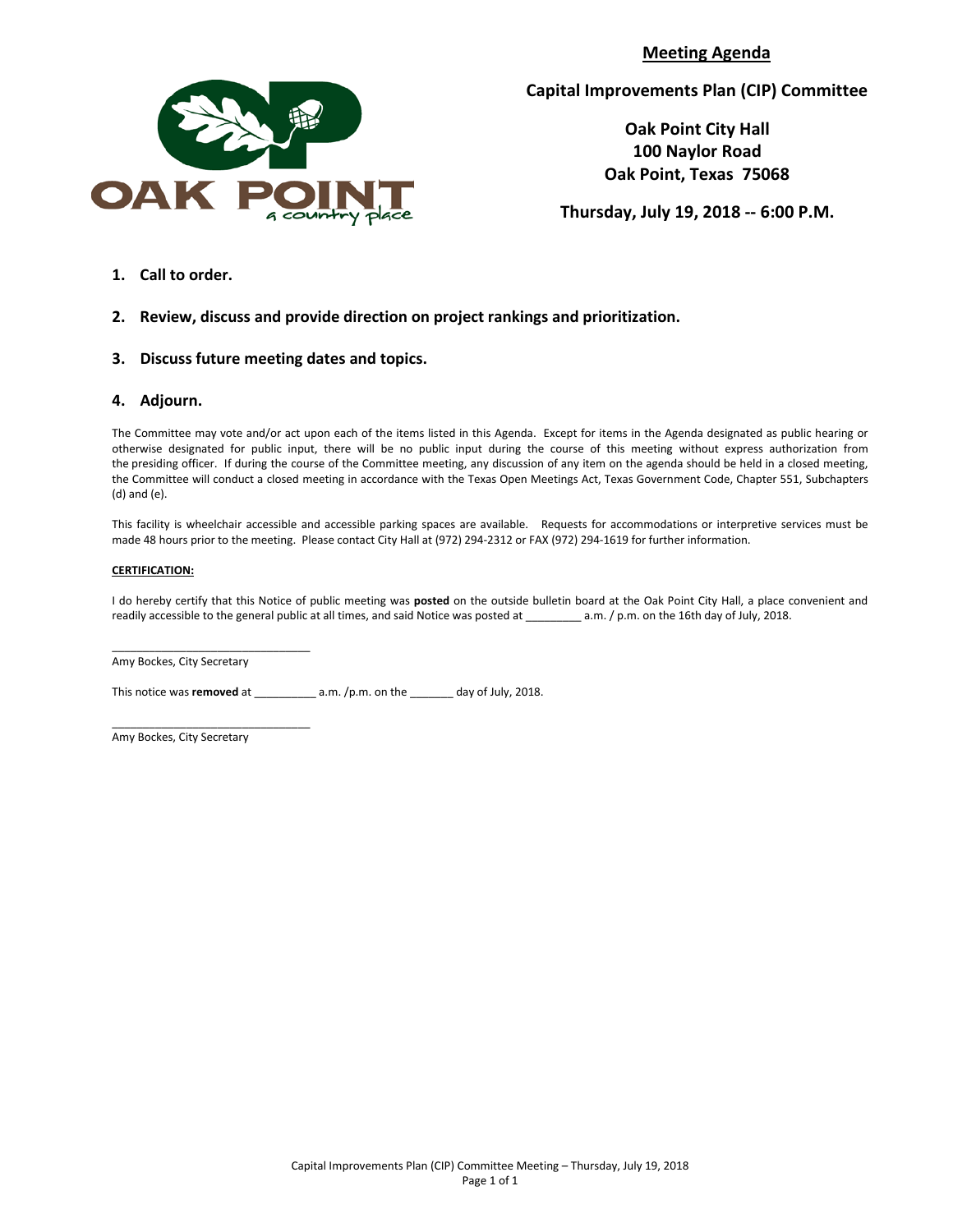| <b>Project Name</b>                                                                                                                                                                                                | 1              | $\overline{2}$ | 3              | 4              | 5              | 6               | $\overline{7}$ | 8              | <b>AVG</b> | <b>Comments</b>                                                                          |
|--------------------------------------------------------------------------------------------------------------------------------------------------------------------------------------------------------------------|----------------|----------------|----------------|----------------|----------------|-----------------|----------------|----------------|------------|------------------------------------------------------------------------------------------|
|                                                                                                                                                                                                                    |                |                |                |                |                |                 |                |                |            |                                                                                          |
| Winchester Lane Improvement (North 1/2 completed by ISD)-Remaining South 1/2 1400<br>Linear Feet of 10' Lanes                                                                                                      |                | 17             | 19             | 17             | 17             | 15 <sup>1</sup> | 19             | 17             | 17.29      | Egress to Martop is the critical need (should this be<br>McCormick?)                     |
| Lonesome Dove Drive Improvement (20% in City Limits/80% County)-450 Linear Feet of                                                                                                                                 |                |                |                |                |                |                 |                |                |            | County portion of road in fair-poor condition. Western half,                             |
| 10' Lanes                                                                                                                                                                                                          |                | 19             | 18             | 18             | 19             | 14              | 14             | 19             | 17.29      | very poor. Again, an opportunity to make existing large lots<br>attractive to investment |
|                                                                                                                                                                                                                    |                |                |                |                |                |                 |                |                |            |                                                                                          |
| Lakeshore Blvd. from Martingale to Max Bowden-3465 Linear Feet of 10' Lanes                                                                                                                                        |                |                |                |                |                |                 |                |                | 1.63       |                                                                                          |
|                                                                                                                                                                                                                    | 3              | 2              | 1              | $\mathbf{1}$   | $\mathbf{1}$   | 1               | $\overline{2}$ | $\overline{2}$ |            |                                                                                          |
| McCormick Road/Shahan Prairie/Martop Road Reconstruction (Developers Improved                                                                                                                                      |                |                |                |                |                |                 |                |                | 10.29      | Complet the last 200 yards. Improvement east of Wildridge                                |
| portions, look at unimproved sections)                                                                                                                                                                             |                | $\mathbf{1}$   | 5              | 4              | 14             | 19              |                | 15 14          |            | entrance not needed                                                                      |
|                                                                                                                                                                                                                    |                |                |                |                |                |                 |                |                |            |                                                                                          |
| Crescent Oaks Beach Estates Unit I Roadway Improvements (see engineer notes-This<br>includes the northern poriton of Crescent Oaks-all roads)-13950 Linear Feet of 10' lanes                                       |                |                |                |                |                |                 |                |                | 10.71      |                                                                                          |
|                                                                                                                                                                                                                    |                | 10             | 11             | 9              | 12             | 10 <sup>1</sup> |                | $11 \mid 12$   |            |                                                                                          |
| Crescent Oaks Beach Estates Unit II Roadway Improvements (see engineer notes)-This                                                                                                                                 |                |                |                |                |                |                 |                |                |            |                                                                                          |
| includes the Southern portion of Crescent Oaks-all roads-11075 Linear Feet of 10' lanes                                                                                                                            |                |                |                |                |                |                 |                |                | 9.71       |                                                                                          |
|                                                                                                                                                                                                                    |                | 11             | 12             | 6              | 11             | 5               |                | $12 \mid 11$   |            |                                                                                          |
| Eagles Landing Roadway Improvements (see engineer notes)-This includes some of the<br>roads in Eagles Landing including the entrance and roads where the edges are<br>deteriorating-11315 Linear Feet of 10' lanes |                |                |                |                |                |                 |                |                | 7.63       |                                                                                          |
|                                                                                                                                                                                                                    |                |                |                |                |                |                 |                |                |            | Surprised at the poor condition of these roads                                           |
|                                                                                                                                                                                                                    | 4              | 5              | 14             | $\overline{7}$ | 10             | $\overline{4}$  | $\overline{7}$ | 10             |            |                                                                                          |
| Emerald Sound Roadway Improvements (see engineer notes) This includes all roads                                                                                                                                    |                |                |                |                |                |                 |                |                | 9.50       | Roads in better condition with lower traffic than other areas                            |
| within Emerald Sound-26815 Linear Feet of 10' lanes                                                                                                                                                                | 5              | 6              | 13             | 8              | 13             | 16              | 6              | 9              |            |                                                                                          |
| Yacht Club Estates Roadway Improvements (see engineer notes)-4300 Linear Feet of 10'                                                                                                                               |                |                |                |                |                |                 |                |                |            | 'Improvement" to Yacht Club Estates would require                                        |
| lanes.                                                                                                                                                                                                             |                |                |                |                |                |                 |                |                | 9.50       | significant disruption                                                                   |
|                                                                                                                                                                                                                    | 6              | 12             | 10             | 5              | 9              | 18              | 8              | 8              |            | This road is a minefield and nearly impassable in places. It                             |
| McDaniel Drive Improvement (about 20% in City limits/80% County)-200 Linear Feet of                                                                                                                                |                |                |                |                |                |                 |                |                | 15.71      | has over twenty properties. With large lots. Improvement                                 |
| 10' lanes                                                                                                                                                                                                          |                | 18             | 17             | 19             | 18             | 7               | 13             | 18             |            | might draw investors                                                                     |
| Baycrest Drive Improvement-300 Linear Feet of 10' lanes                                                                                                                                                            |                | 14             | 15             | 12             | 16             | 13              | 18             | 16             | 14.86      |                                                                                          |
| Crescent Drive Improvement-300 Linear Feet of 10' lanes                                                                                                                                                            |                | 15             | 16             | 13             | 15             | 12              | 17             | 15             | 14.71      |                                                                                          |
| Bronco Trail Improvement 2825 Linear Feet of 10' lanes                                                                                                                                                             |                | 16             | 4              | 16             | 5              | 17              | 16             | $\overline{7}$ | 11.57      | Very limited use                                                                         |
| Lakeshore Boulevard (Yacht Club Road to Martingale) Improvement-5160 Linear Feet of                                                                                                                                |                |                |                |                |                |                 |                |                | 3.13       |                                                                                          |
| 10' lanes                                                                                                                                                                                                          | $\overline{2}$ | $\overline{4}$ | $\overline{2}$ | 3              | 6              | 3               | $\mathbf{1}$   | $\overline{4}$ |            |                                                                                          |
| Emerald Sound Boulevard Improvements-7450 Linear Feet of 10' lanes                                                                                                                                                 |                | $\overline{7}$ | $\overline{7}$ | 11             | 8              | 9               | $\overline{4}$ | 6              | 7.43       | Road in good conditon up to Pearl Cove. Please refer to<br>comment on Agua Marine        |
| Martingale Trail (Yacht Club Road to Lakeshore Boulevard) Improvements-2300 Linear                                                                                                                                 |                |                |                |                |                |                 |                |                | 2.13       |                                                                                          |
| Feet of 10' lanes                                                                                                                                                                                                  | 1              | 3              | 3              | $\overline{2}$ | $\overline{2}$ | $\overline{2}$  | 3              | $1\,$          |            |                                                                                          |
| Eagles Landing Boulevard Improvements-4500 Linear Feet of 10' lanes                                                                                                                                                |                | 9              | 9              | 10             | 4              | 6               | 5              | $\overline{3}$ | 6.57       | Oak View Dr. west                                                                        |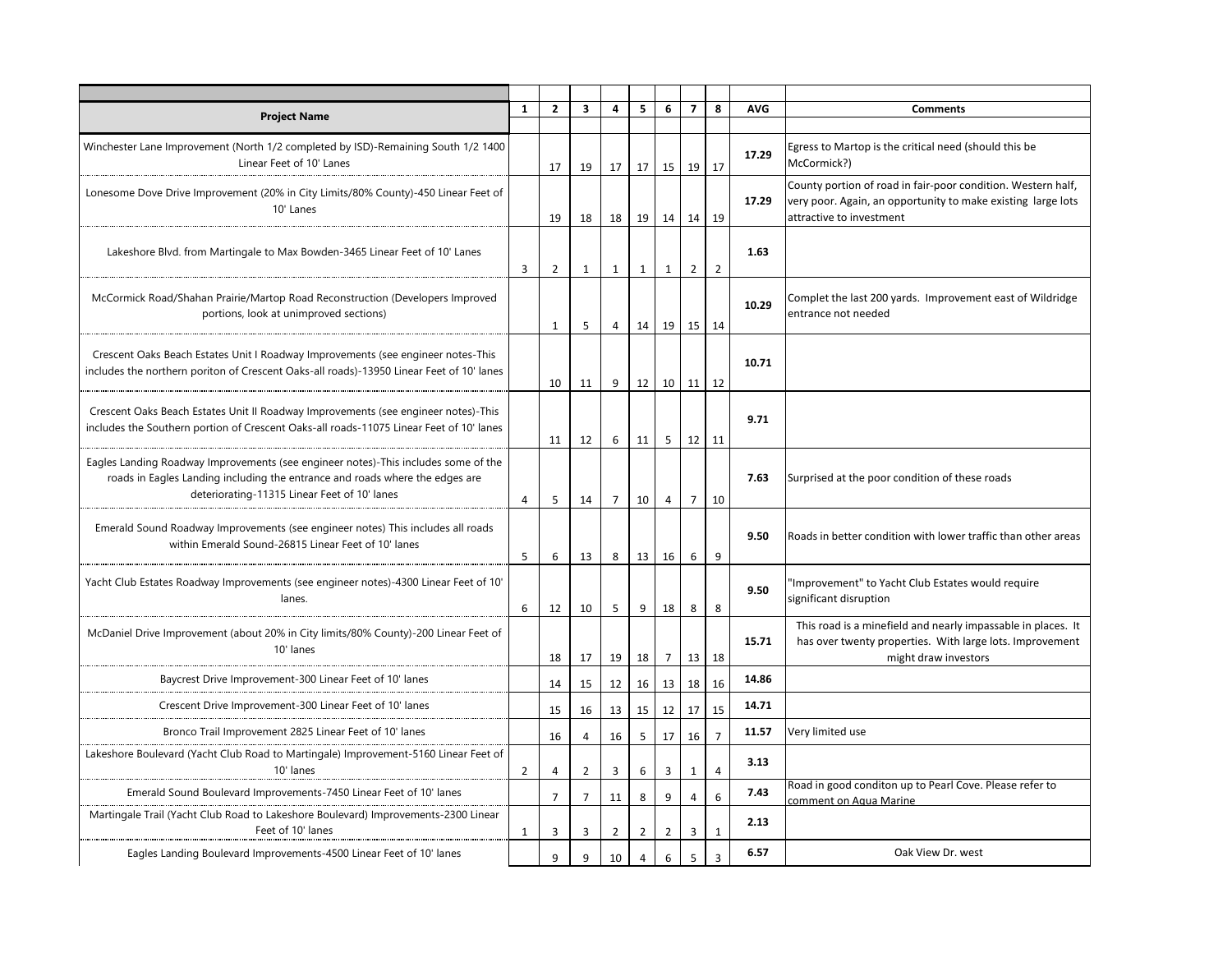| Agua Marine Drive Improvements-4370 Linear Feet of 10' lanes    |   |  | n<br>$\circ$ |  | 8.71  | ' Emerald Sound Blvd<br>Consider grouping Aqua Marine and<br>, proiect |
|-----------------------------------------------------------------|---|--|--------------|--|-------|------------------------------------------------------------------------|
| Corinthian Drive Improvements-440 Linear Feet of 10 in<br>lanes | ᅩ |  |              |  | 10.29 |                                                                        |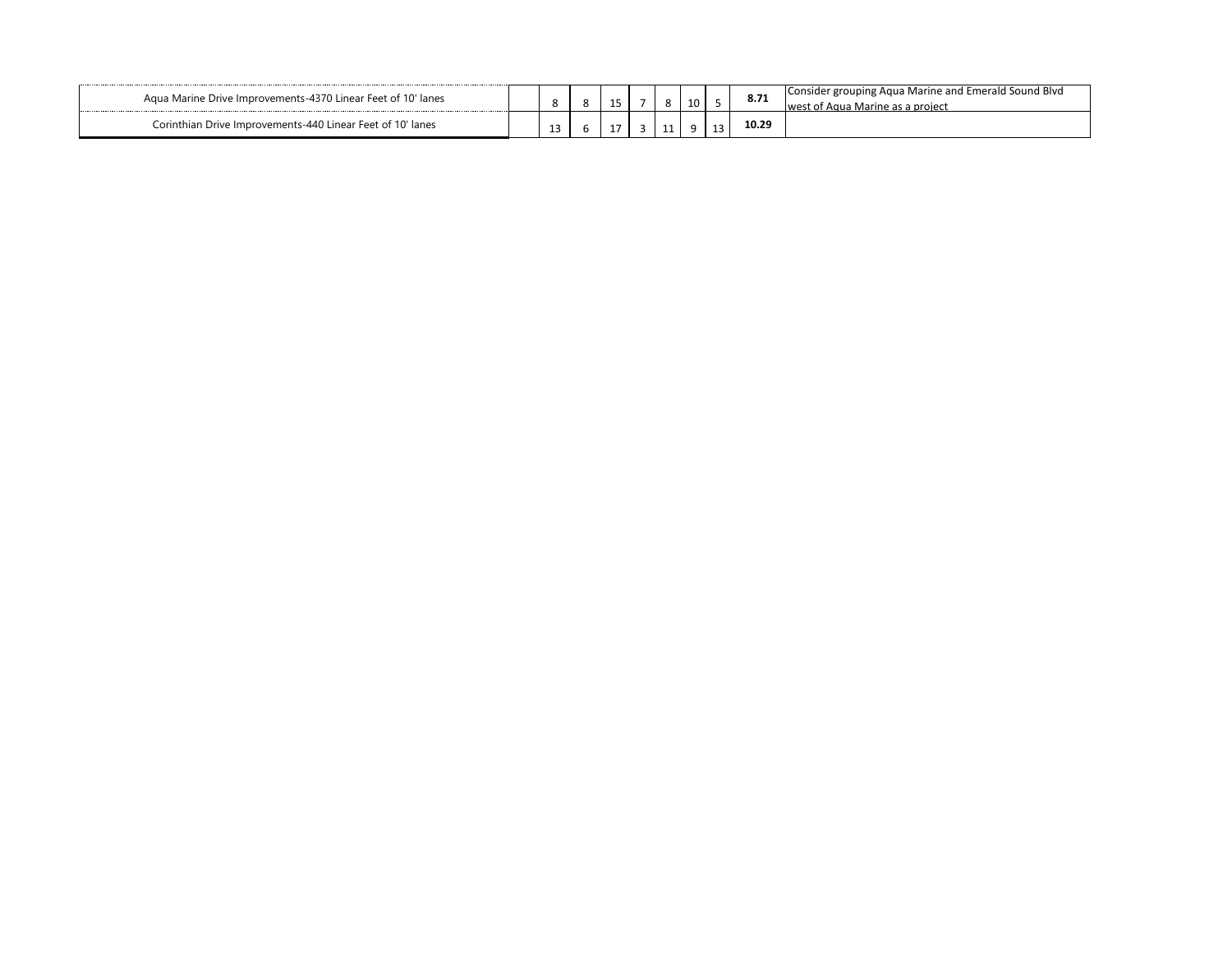# Amy Bockes

| From:    | <b>Matthew Gauntt</b>                                                                                                                                                                                                     |
|----------|---------------------------------------------------------------------------------------------------------------------------------------------------------------------------------------------------------------------------|
| Sent:    | Monday, July 16, 2018 10:07 PM                                                                                                                                                                                            |
| To:      | Weikert, Michael; Amy Bockes                                                                                                                                                                                              |
| Cc:      | Luke Olson; Alan Anderson; Clair Preston; Duane Olson; Mary Haler; Michael Sjogren;<br>Rennie Dickson; Thom Tremblay; City Operations; Dena Meek; Donald Lindemann; John<br>Lusk; Keith Palmer; Lynn Harpold; Tim Freeman |
| Subject: | Re: CIP Project List                                                                                                                                                                                                      |

Amy,

As mentioned, I will not be at the meeting Thursday night. I will add a few comments.

I echo much of what Michael said below. A few projects could easily take up all of the funds available.

That said, the amount of money that has been set aside is woefully inadequate, in my estimation. In general, roads need some attention every 13-15 years. I am not exactly sure the total length of roads in the community. My guess is that we are around 50 miles. There are a significant amount of roadways that need full-depth reconstruction/reclamation. As presented in the previously distributed material, that will cost about \$1 million/mile. A 2" overlay is about \$350k/mile. Unfortunately, the City has vastly underfunded roadway repair for years, so we are in the position of needing a lot of costly repairs.

If we are at 50 miles of roads, we would need about \$1.2-1.5 million per year to do mill and resurface to keep the roads in good shape. That keeps status quo. As mentioned, we probably have \$10 million in deferred maintenance, which is now requiring major reconstruction.

My point is that I think everyone is looking at this "bonanza" of \$5 million to save the City. That is simply not going to be the case.

In my estimation, we should do some of both. Look at a few roads that are really bad and do the full depth treatment. We should also look at some roadways that are marginal, do some mill & resurfacing so they DO NOT become like the really bad roads that we are looking at now. We need to look to putting the City on a footing that normal milling & resurfacing will be the rule, not the exception. We can only get there by starting that program while bringing some of our worst roads to a good condition so they can eventually be on a program of mill & resurfacing.

I agree with Michael that we have some very long sections of roadways that would not need the same treatment. For those roadways, you might look at some sections where a full-depth treatment is required and other sections where we just mill & resurface. This way, we spread the dollars and have logical termini for the improvements.

In terms of the length of the improvements, I will disagree with Michael a little. Instead of looking at specific lengths of improvements. I think you want to look at logical termini such as intersections. The traffic control will be easier and it will give you clear direction on where to start the next section.

I will echo previous comments and say that I don't think any of us on the committee are really qualified to come up with which roadways need to be part of the CIP. I have been a transportation engineer for 27 years and I don't think I am qualified to do this. I would think that this should be a staff recommendation on what roads should be improved first. The committee can look at the policy of spreading the improvements by mainly doing mill and overlay, concentrating improvements to our worst roads or a hybrid as I laid out above. After that decision is made, I would be comfortable with our city engineer and maintenance supervisor creating a list with the given funds and the overall direction.

In addition. I think the City really needs to come to grips with just how much money is really needed to bring the roads up to where we want them to be. I'm a fiscal hawk, but this comes down to just figuring up what is really needed and doing what is necessary.

Thanks